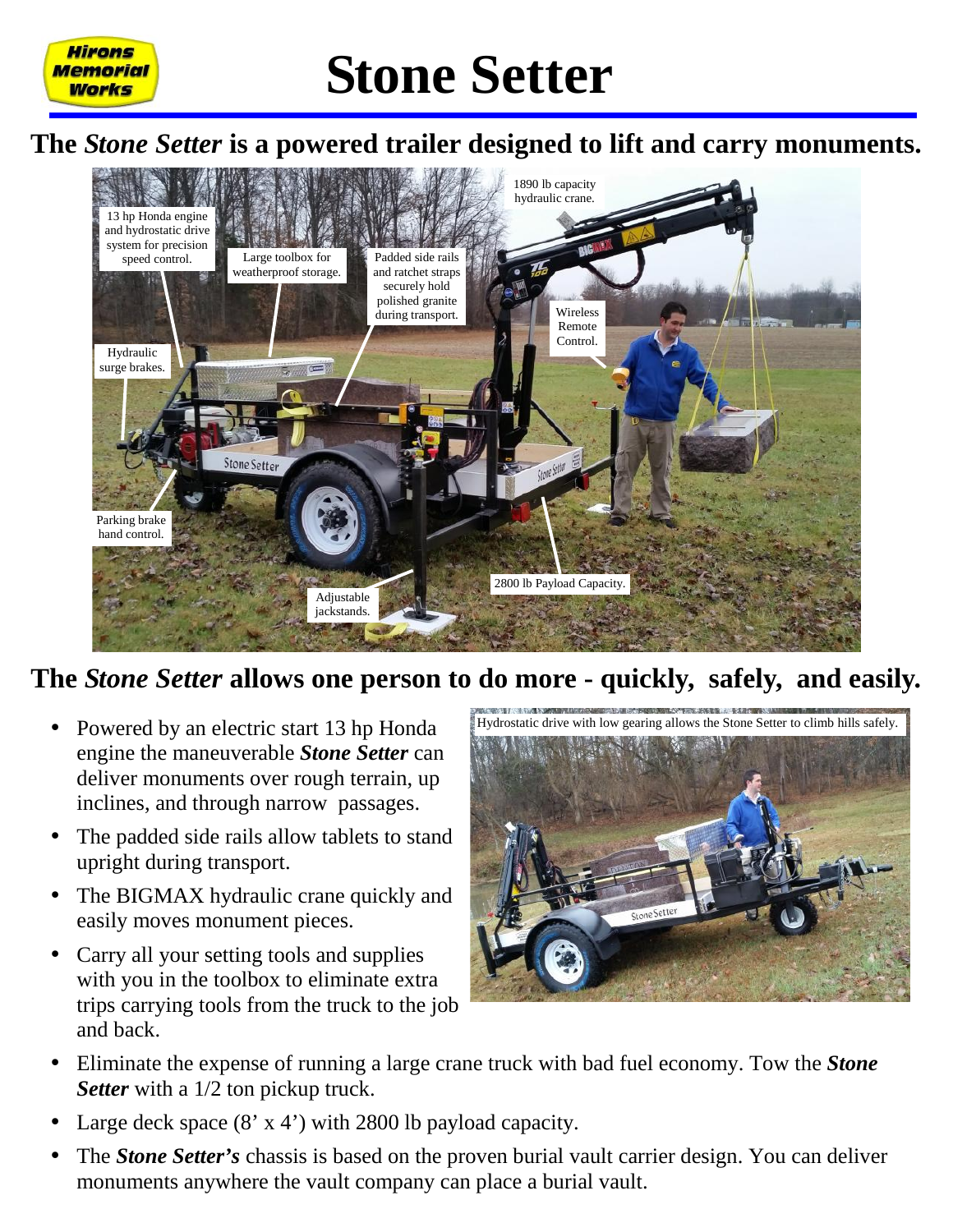### **Transporting Monuments**

Padded side rails and ratchet straps securely hold polished tablets during transport.





**These two double stones weigh 2625 lbs. Max payload is 2800 lbs.**



# **RAX** Crane Features

- Smooth Proportional controls
- Power Rotation
- Power Extension
- Low Maintenance
- Long service life

Single-handed control of every crane function.<br>Proportional speed control of any single movement.



The wireless remote is designed for one hand operation. The operator can keep one hand on the monument to guide it while controlling the crane. The remote controls every crane function.